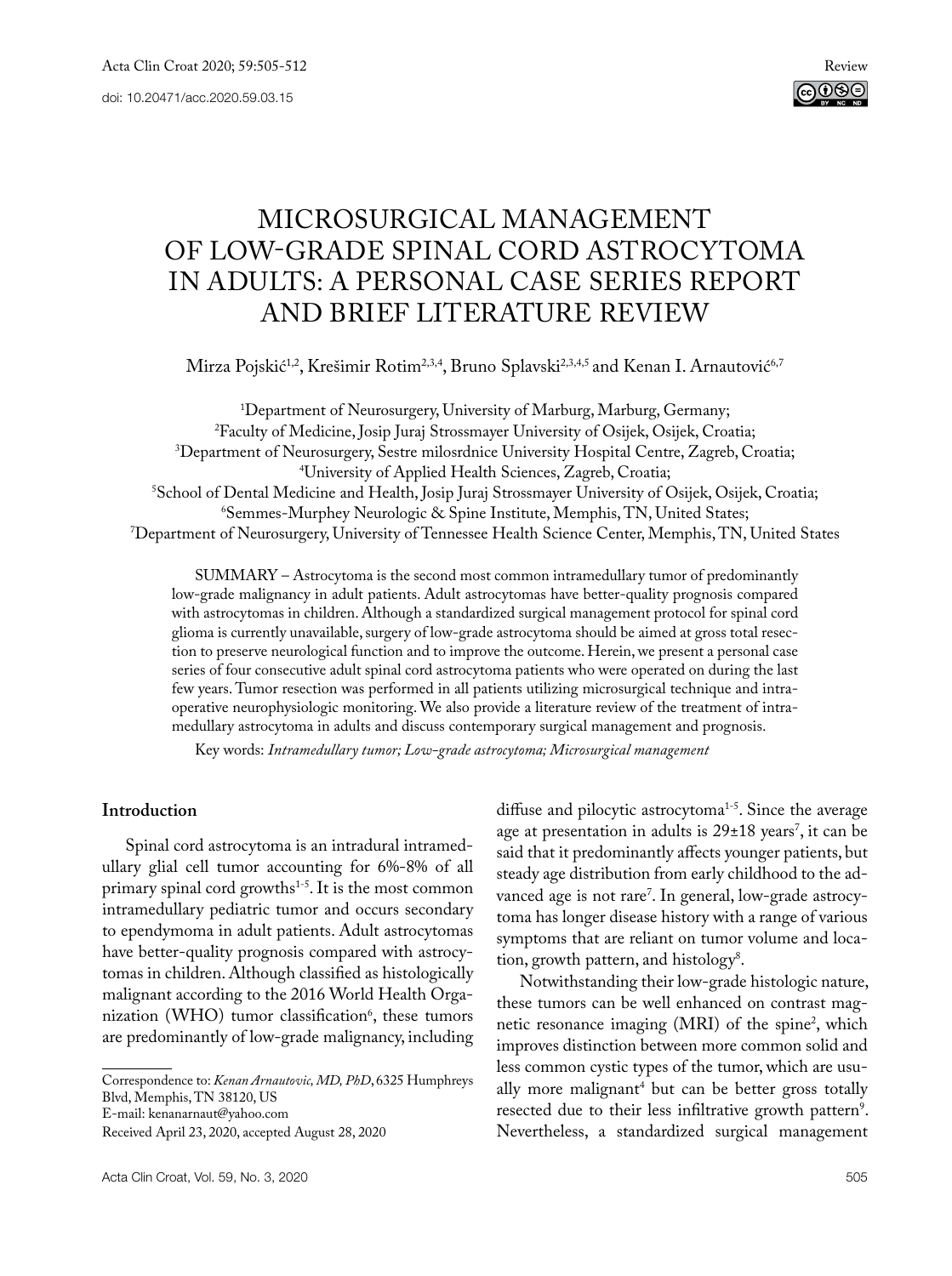

*Fig. 1. Sagittal T2-weighted magnetic resonance imaging (MRI) of the thoracic spine (A) showing the hyperintense intramedullary lesion at T1 (arrow); axial T2-weighted MRI of the thoracic spine showing lesion at the same level (arrow) (B); sagittal (C) and axial (D) T2-weighted MRI of the thoracic spine at 6-year follow-up revealing lesion growth (arrow).*

protocol for spinal cord glioma is currently unavailable4,10,11, although the treatment of low-grade tumors should be aimed at radical, gross total microsurgical resection to improve and preserve neurological function $2,8,12$ .

Herein, we present a personal surgical case series of four spinal cord astrocytoma adult patients, and describe contemporary microsurgical techniques that are intended to assure complete tumor resection. We also provide a literature review and discuss the extent of resection, neurological outcome, and prognosis.

# **Case Series Report**

During the last few years, four consecutive adult spinal cord astrocytoma patients were operated on by a senior neurosurgeon (K.I.A.). This personal series of surgical patients included three females and one male, mean age 55.5 years at the time of surgery. Immediate postoperative recovery was favorable in all patients, whose neurological and functional status much improved following surgery.

# *Case 1*

A 61-year-old female presented with type 2 diabetes, diabetic polyneuropathy, and gait disturbances with minor motor weakness in her lower limbs (light paraparesis). She was previously diagnosed with an intramedullary tumor mass at the T1 level and was clinically and radiologically followed-up for several years. Her preoperative cervical and thoracic spine contrastenhanced magnetic resonance imaging (MRI) at 8 years, 2 years, and immediately prior to surgery are depicted in Figures 1 and 2.

Due to worsening of neurological deficit related to tumor progression, she was eventually operated on.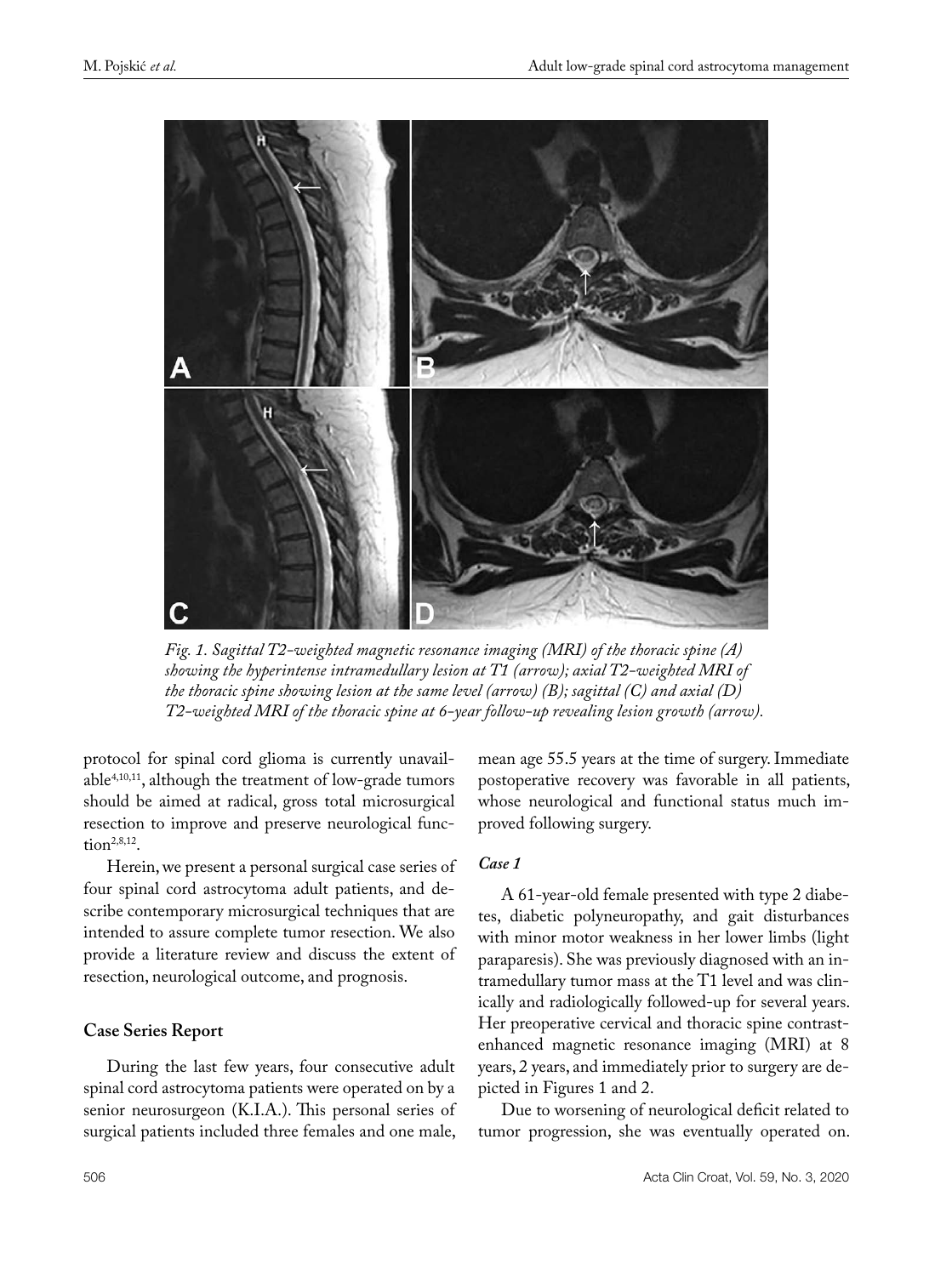

*Fig. 2. Preoperative sagittal T2-weighted (A), sagittal T1-weighted post-contrast (B), axial T2-weighted (C), and post-contrast axial T1-weighted (D) magnetic resonance imaging (MRI) of the cervicothoracic spine showing an intramedullary tumor (arrows); postoperative sagittal T2-weighted (E), sagittal T1-weighted post-contrast (F), axial T2-weighted (G), and axial T1-weighted post-contrast (H) MRI of the cervicothoracic spine demonstrating complete tumor resection (arrows).*



*Fig. 3. Sagittal T1-weighted post-contrast magnetic resonance imaging (MRI) of the lumbar spine showing well-demarcated homogeneously enhanced intramedullary lesion (arrow) (A); sagittal T2-weighted (B), sagittal T2-weighted (C), and axial post-contrast T1-weighted MRI (D) of the lumbar and thoracic spine depicting intramedullary tumor at T12 level (arrows).*

The tumor was completely resected and histopathologic analysis of tissue samples confirmed the tumor as a low-grade astrocytoma (WHO grade II). Postoperative MRI of the cervicothoracic spine showed complete tumor resection (Fig. 2A-H).

# *Case 2*

A 45-year-old female presented with lower back pain, decreased motor strength of lower limbs, and

perineal numbness. Sagittal and axial MRI reformations of the entire spine showed an intramedullary tumor growth at the T12-L1 levels (Fig. 3A-D). The tumor was resected using a meticulous microsurgical technique and intraoperative neurophysiological monitoring to record motor evoked potentials (MEP). The immediate postoperative imaging of the lumbar and thoracic spine are depicted in Figure 4(A-C). Histopathologic diagnosis defined the tumor as anaplastic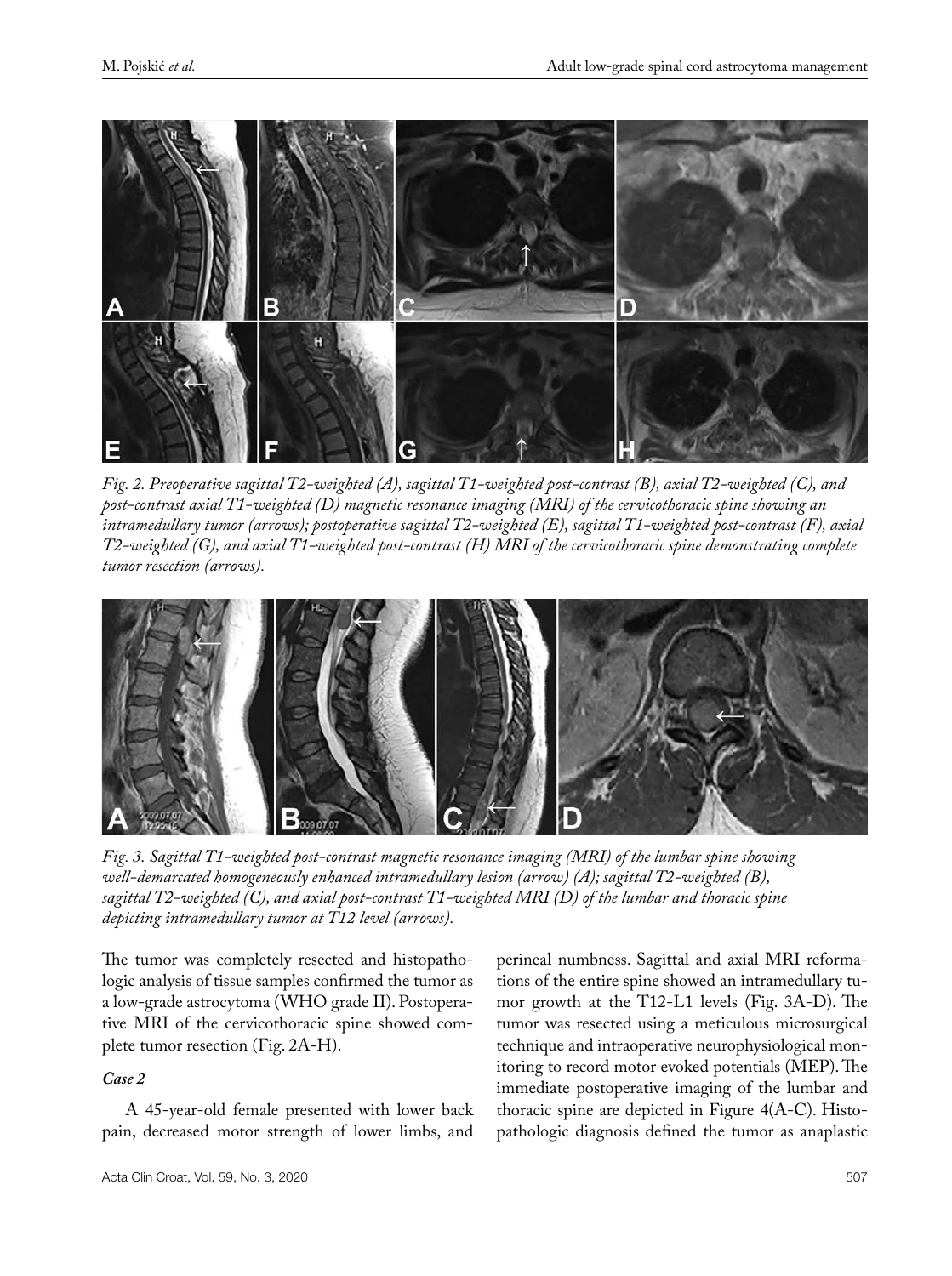

*Fig. 4. Postoperative T1-weighted post-contrast sagittal magnetic resonance imaging (MRI) of the lumbar (A) and thoracic (B) spine showing complete tumor resection; axial T2-weighted MRI of the resection cavity at T12 level (C).*

astrocytoma (WHO grade III). Postoperative focal irradiation of the tumor field was applied.

# *Case 3*

A 58-year-old male presented with lower limb motor weakness and sensory loss at the T1 level. Whole spine MRI identified an intramedullary tumor growth at the T1-2 level (Fig. 5A-C), which was successfully resected by microsurgical technique with the help of intraoperative neurophysiological monitoring (Fig. 5D-F). Histopathologic diagnosis confirmed it as lowgrade astrocytoma (WHO grade II).

# *Case 4*

A 58-year-old female presented with lower limb motor weakness (paraparesis). Preoperative contrastenhancing spinal MRI showed an intramedullary tumor at the T4 level (Fig. 6A-D). Gross total tumor microsurgical resection was achieved, which was confirmed by postoperative MRI of the thoracic spine (Fig. 7A-C). Histopathologic diagnosis identified the tumor as lowgrade spinal cord astrocytoma (WHO grade II).

# **Discussion**

After reviewing the literature, we found the mean patient age at presentation to range from 28.3 to 41±17 years<sup>7,12,13</sup>. Five-year survival of patients with lowgrade tumors (WHO grades I and II) ranged from 54% to 78% with median survival of 8-13 years. A detailed literature review of spinal cord astrocytomas has been published recently by our group<sup>8</sup>.

Preoperative neuroradiological evaluation includes MRI with and without contrast of the selected areas of the spine. Enhancement of spinal cord astrocytomas appears to vary and may include cystic formations within. Anteroposterior/lateral and flexion and extension x-rays are important to assess the potential spinal instability and the need of instrumentation.

Laminectomy with the patient in prone position is the most common surgical approach used to expose the posterior/dorsal part of the vertebral canal, spinal cord, and intramedullary lesions. Laminoplasty can also be utilized, especially in younger patients and in patients with multiple levels of involvement. Instrumented fusion can be considered especially in cervicothoracic and thoracolumbar junctions. Dura opening, arachnoid dissection, and myelotomy are usually performed dorsally through a midline incision *via* the posterior midline septum. The aim of surgery is to separate tumor margins meticulously from the surrounding cord tissue, which is not always easy to achieve when infiltrating tumors of more malignant grades are encountered<sup>8,14</sup>. Yet, sharp dissection and creation of clear tumor planes is necessary to better expose the tumor, but may be challenging, which calls for high surgical skills.

We follow these rules for microsurgical technique and employed the same operative technique in the patients from this series<sup>8,14</sup>. Recently, we have published a video clip of the surgical removal of spinal cord astrocytoma, which is available with free access<sup>14</sup>.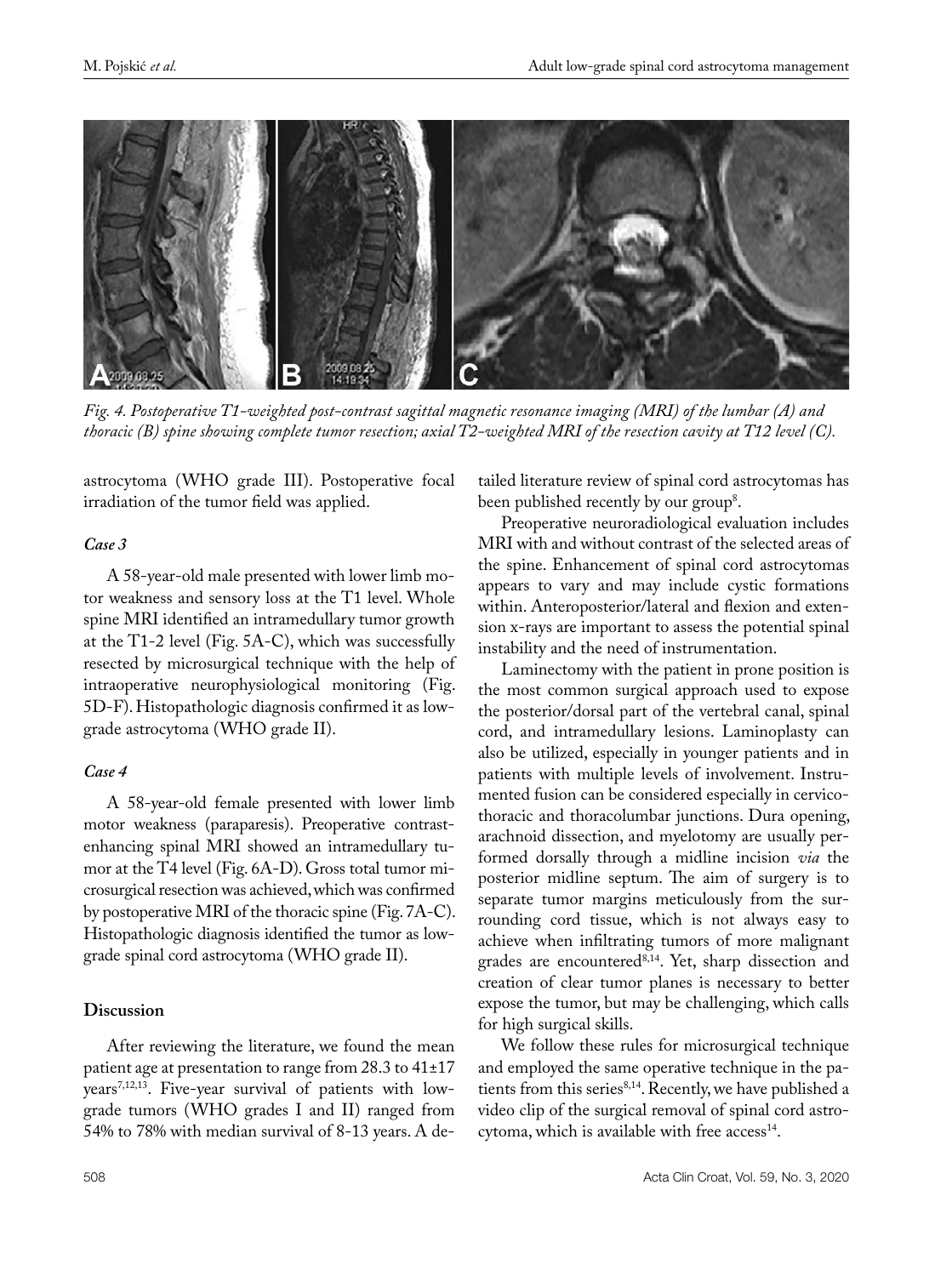

*Fig. 5. Sagittal T2-weighted (A), sagittal post-contrast T1-weighted (B), axial T2-weighted magnetic resonance imaging (MRI) (C), sagittal T2-weighted (D), and sagittal post-contrast T1-weighted (E) MRI of the thoracic spine showing complete resection of intramedullary tumor; axial T2-weighted spinal MRI showing tumor resection cavity (F) (arrows).*



*Fig. 6. Preoperative sagittal magnetic resonance imaging (MRI) of the spine showing T2-weighted hyperintense (A, B) intramedullary contrast-enhancing tumor at T4 level (C) (arrows); axial T2-weighted MRI at the level of the tumor (D) (arrow).*

Recent analyses have shown that intraoperative neurophysiological monitoring and computed tomography neuro-navigation with advanced multi-modal options of microscope-based augmented reality, as well as other up-to-date, cutting-edge microsurgical armamentarium may be very helpful in providing accurate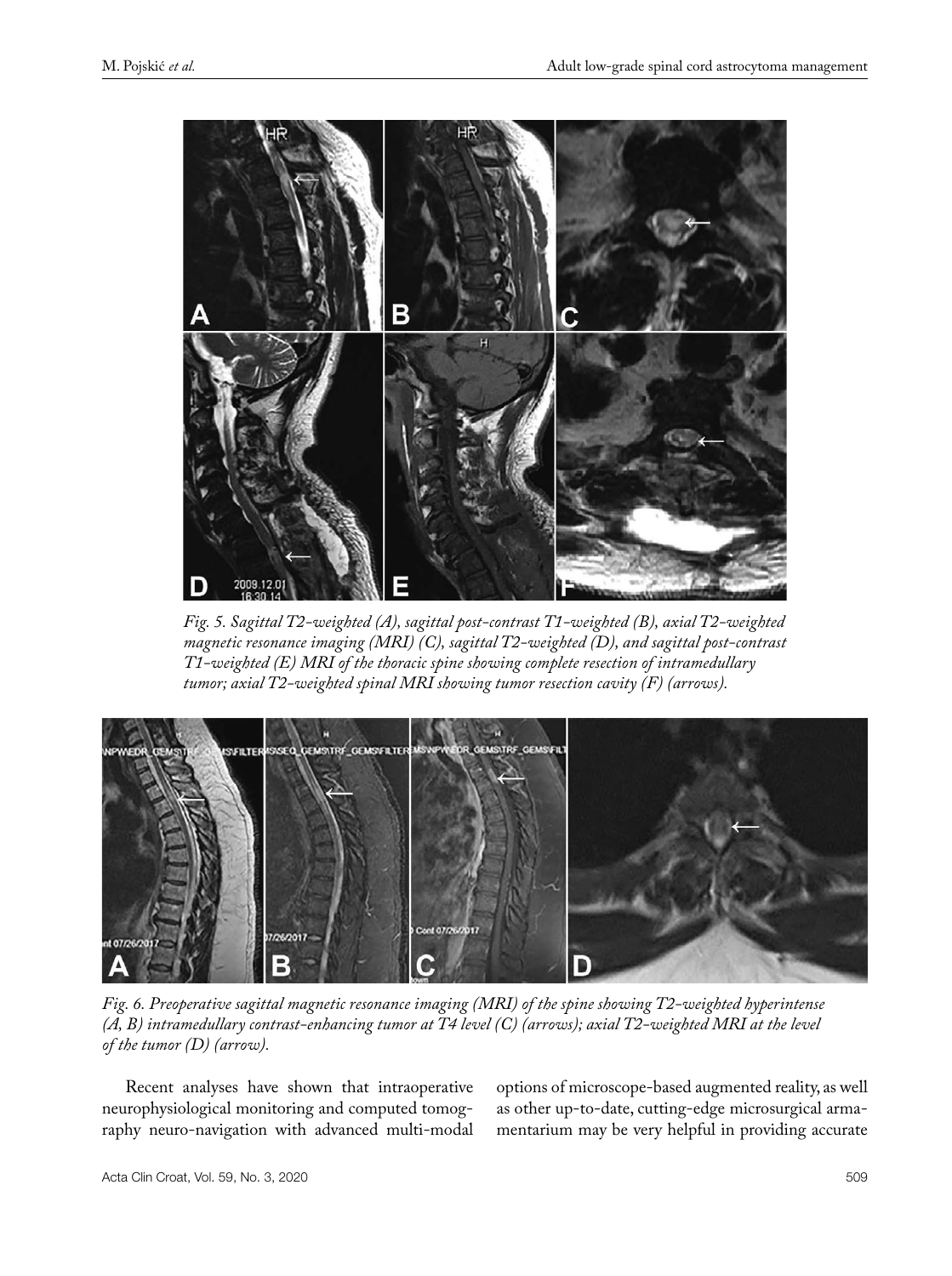

*Fig. 7. Postoperative sagittal (A), post-contrast sagittal (B), and axial (C) magnetic resonance imaging of the thoracic spine showing successful gross total tumor microsurgical resection.*

tumor visualization and in ensuring high-precision dissection when intradural spinal growths are concerned<sup>15,16</sup>. In spite of that, literature data on gross tumor resection rates for low-grade spinal cord glioma range between 5% and 72.7% of cases $13,17-20$ , although population-based studies confirmed improved outcomes and overall survival in these patients $21-25$ , especially those of younger  $age^{26,27}$ . However, preoperative and postoperative neurological condition, extent of resection, and low histological grade remain the strongest outcome predictors<sup>3,4,8,10,22 28-32</sup>.

Gross total tumor resection was achieved in all four patients in our series. Their immediate postoperative recovery was favorable, which allowed for marked improvement in neurological functioning in all of them. Nonetheless, having in mind that a significant percentage of low-grade astrocytomas are more likely to be removed completely, it seems that the extent of resection alone may not be the only predictive outcome parameter<sup>4,8</sup>.

Since the postoperative recurrence rate of lowgrade astrocytoma is usually low, it appears that adjuvant therapy is not obligatory in all cases. Accordingly, some authors recommend radiotherapy for patients with high-grade tumors only<sup>7</sup>. We have opted for the same strategy in this series of patients, bearing in mind that the main factor influencing prognosis and outcome of these, as well as other primary intramedullary spinal cord tumors is not the mode of treatment, but

tumor grading, preoperative and postoperative neurological condition, and the extent of resection<sup>28,33,34</sup>.

In conclusion, we believe that surgery of adult lowgrade spinal cord astrocytoma should be aimed at gross total tumor resection in cautiously selected patients, which could result in a favorable outcome. Simultaneously, cutting-edge microsurgical equipment and technique should be engaged to achieve the goals of surgery. Neurophysiological monitoring during surgery is of utmost importance.

Nonetheless, continuous supplementary research in a greater number of patients is required in order to endorse these suggestions further.

# *Acknowledgments*

The authors wish to thank Andrew J. Gienapp, Neuroscience Institute, Le Bonheur Children's Hospital and Department of Neurosurgery, University of Tennessee Health Science Center, Memphis, TN, United States, for copy editing and formatting the manuscript.

# **References**

- 1. Epstein FJ, Farmer JP, Freed D. Adult intramedullary astrocytomas of the spinal cord. J Neurosurg. 1992;77(3):355-9. doi: 10.3171/jns.1992.77.3.0355.
- 2. Houten JK, Cooper PR. Spinal cord astrocytomas: presentation, management and outcome. J Neurooncol. 2000;47(3): 219-24. doi: 10.1023/a:1006466422143.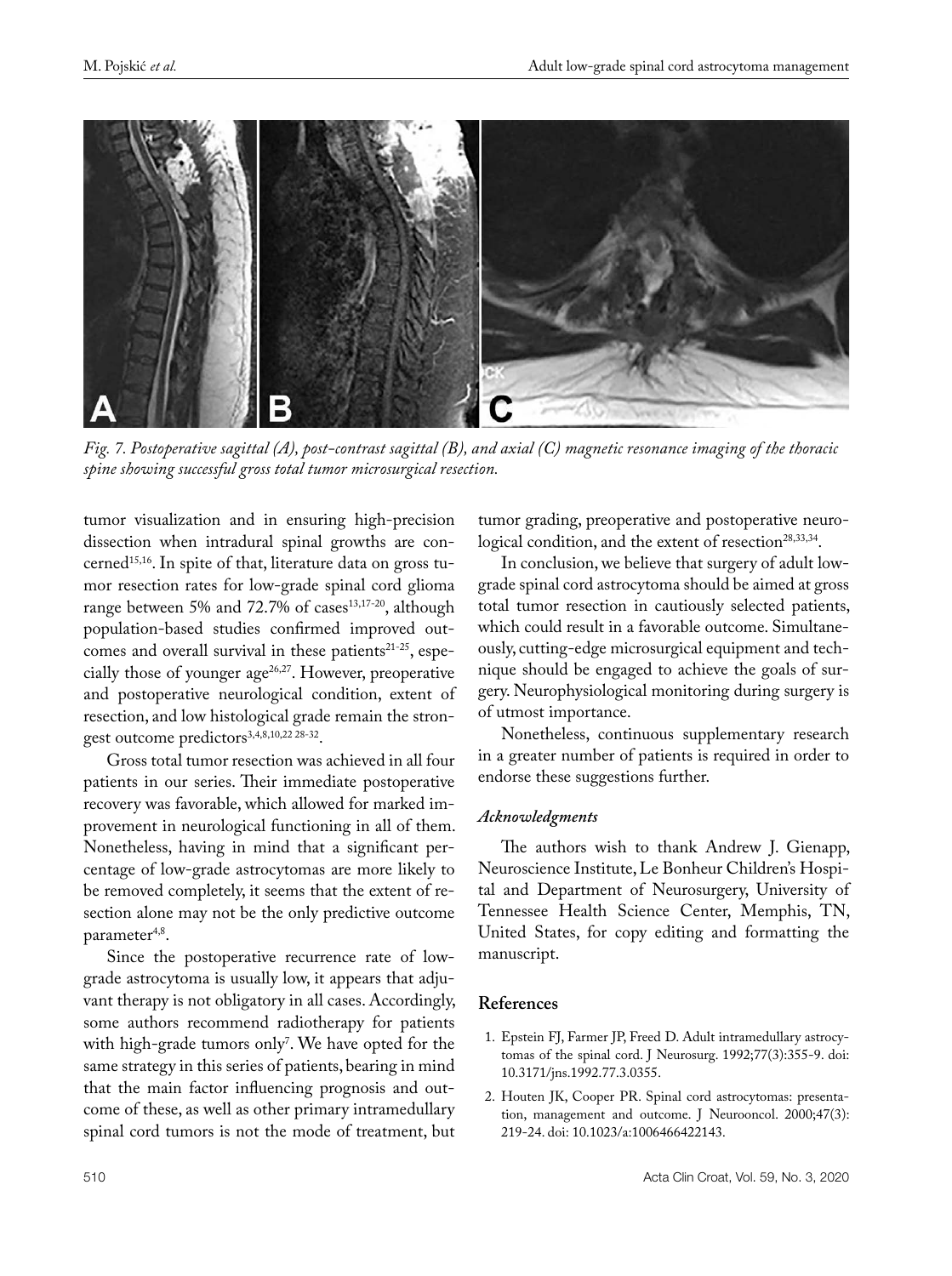- 3. Minehan KJ, Shaw EG, Scheithauer BW, Davis DL, Onofrio BM. Spinal cord astrocytoma: pathological and treatment considerations. J Neurosurg. 1995;83(4):590-5. doi: 10.3171/ jns.1995.83.4.0590.
- 4. Ryu SJ, Kim JY, Kim KH, Park JY, Kuh SU, Chin DK, *et al*. A retrospective observational study on the treatment outcomes of 26 patients with spinal cord astrocytoma including two cases of malignant transformation. Eur Spine J. 2016;25(12):4067-79. doi: 10.1007/s00586-016-4475-7.
- 5. Yang S, Yang X, Hong G. Surgical treatment of one hundred seventy-four intramedullary spinal cord tumors. Spine (Phila Pa 1976). 2009;34(24):2705-10. doi: 10.1097/BRS.0b013e31 81b43484.
- 6. Louis DN, Perry A, Reifenberger G, von Deimling A, Figarella-Branger D, Cavenee WK, *et al.* The 2016 World Health Organization Classification of Tumors of the Central Nervous System: a summary. Acta Neuropathol. 2016;131(6):803-20. doi: 10.1007/s00401-016-1545-1.
- 7. Klekamp J, Samii M. Surgery of Spinal Tumors. Berlin/Heidelberg, Germany: Springer-Verlag; 2007. ISBN 978-3-540- 44715-3.
- 8. Pojskic M, Arnautovic KI. Spinal cord astrocytomas. In: Arnautovic KI, Gokaslan ZL, editors. Spinal Cord Tumors. Cham, Switzerland: Springer Nature; 2019, p. 211-41. ISBN 978-3- 319-99438-3.
- 9. Zhao M, Shi B, Chen T, Zhang Y, Geng T, Qiao L, *et al.* Axial MR diffusion tensor imaging and tractography in clinically diagnosed and pathology confirmed cervical spinal cord astrocytoma. J Neurol Sci. 2017;375:43-51. doi: 10.1016/j.jns.2017. 01.044.
- 10. Kim MS, Chung CK, Choe G, Kim IH, Kim HJ. Intramedullary spinal cord astrocytoma in adults: postoperative outcome. J Neurooncol. 2001;52(1):85-94. doi: 10.1023/a:1010680924975.
- 11. Kim WH, Yoon SH, Kim CY, Kim KJ, Lee MM, Choe G, *et al.* Temozolomide for malignant primary spinal cord glioma: an experience of six cases and a literature review. J Neurooncol. 2011;101(2):247-54. doi: 10.1007/s11060-010-0249-y.
- 12. Klekamp J. Treatment of intramedullary tumors: analysis of surgical morbidity and long-term results. J Neurosurg Spine. 2013;19(1):12-26. doi: 10.3171/2013.3.SPINE121063.
- 13. Fakhreddine MH, Mahajan A, Penas-Prado M, Weinberg J, McCutcheon IE, Puduvalli V, *et al.* Treatment, prognostic factors, and outcomes in spinal cord astrocytomas. Neuro Oncol. 2013;15(4):406-12. doi: 10.1093/neuonc/nos309.
- 14. Pojskic M, Arnautovic KI. Microsurgical resection of lowgrade spinal cord astrocytoma: 2-dimensional operative video. Oper Neurosurg (Hagerstown). 2019;17(3):E107-E8. doi: 10.1093/ons/opy386.
- 15. Carl B, Bopp M, Sass B, Voellger B, Nimsky C. Implementation of augmented reality support in spine surgery. Eur Spine J. 2019;28(7):1697-711. doi: 10.1007/s00586-019-05969-4.
- 16. Carl B, Bopp M, Sass B, Pojskic M, Nimsky C. Augmented reality in intradural spinal tumor surgery. Acta Neurochir (Wien). 2019;161(10):2181-93. doi: 10.1007/s00701-019- 04005-0.
- 17. Babu R, Karikari IO, Owens TR, Bagley CA. Spinal cord astrocytomas: a modern 20-year experience at a single institution. Spine (Phila Pa 1976). 2014;39(7):533-40. doi: 10.1097/ BRS.0000000000000190.
- 18. Parker F, Campello C, Lejeune JP, David P, Herbrecht A, Aghakhani N, *et al.* Astrocytomes intramédullaires: analyse rétrospective française multicentrique. [Intramedullary astrocytomas: a French retrospective multicenter study]. Neurochirurgie. 2017;63(5):402-9. doi: 10.1016/j.neuchi.2016.09.007.
- 19. Sandalcioglu IE, Gasser T, Asgari S, Lazorisak A, Engelhorn T, Egelhof T, *et al.* Functional outcome after surgical treatment of intramedullary spinal cord tumors: experience with 78 patients. Spinal Cord. 2005;43(1):34-41. doi: 10.1038/sj.sc.3101668.
- 20. Ardeshiri A, Chen B, Hutter BO, Oezkan N, Wanke I, Sure U, *et al.* Intramedullary spinal cord astrocytomas: the influence of localization and tumor extension on resectability and functional outcome. Acta Neurochir (Wien). 2013;155(7):1203-7. doi: 10.1007/s00701-013-1762-5.
- 21. Adams H, Avendano J, Raza SM, Gokaslan ZL, Jallo GI, Quinones-Hinojosa A. Prognostic factors and survival in primary malignant astrocytomas of the spinal cord: a population-based analysis from 1973 to 2007. Spine (Phila Pa 1976). 2012; 37(12):E727-35. doi: 10.1097/BRS.0b013e31824584c0.
- 22. Abdel-Wahab M, Etuk B, Palermo J, Shirato H, Kresl J, Yapicier O, *et al.* Spinal cord gliomas: a multi-institutional retrospective analysis. Int J Radiat Oncol Biol Phys. 2006;64(4):1060- 71. doi: 10.1016/j.ijrobp.2005.09.038.
- 23. Nakamura M, Chiba K, Ishii K, Ogawa Y, Takaishi H, Matsumoto M, *et al.* Surgical outcomes of spinal cord astrocytomas. Spinal Cord. 2006;44(12):740-5. doi: 10.1038/sj.sc.3101932.
- 24. Benes V 3rd, Barsa P, Benes V Jr, Suchomel P. Prognostic factors in intramedullary astrocytomas: a literature review. Eur Spine J. 2009;18(10):1397-422. doi: 10.1007/s00586-009-1076-8.
- 25. Diaz-Aguilar D, ReFaey K, Clifton W, Durcanova B, Chen SG, Deen HG, *et al.* Prognostic factors and survival in low grade gliomas of the spinal cord: a population-based analysis from 2006 to 2012. J Clin Neurosci. 2019;61:14-21. doi: 10.1016/j.jocn.2018.11.025.
- 26. Rodrigues GB, Waldron JN, Wong CS, Laperriere NJ. A retrospective analysis of 52 cases of spinal cord glioma managed with radiation therapy. Int J Radiat Oncol Biol Phys. 2000; 48(3):837-42. doi: 10.1016/s0360-3016(00)00690-8.
- 27. Lee HK, Chang EL, Fuller GN, Aldape KD, Atkinson GJ, Levy LB, *et al.* The prognostic value of neurologic function in astrocytic spinal cord glioma. Neuro Oncol. 2003;5(3):208-13. doi: 10.1215/S1152851702000595.
- 28. Huddart R, Traish D, Ashley S, Moore A, Brada M. Management of spinal astrocytoma with conservative surgery and radiotherapy. Br J Neurosurg. 1993;7(5):473-81. doi: 10.3109/ 02688699308995069.
- 29. Jyothirmayi R, Madhavan J, Nair MK, Rajan B. Conservative surgery and radiotherapy in the treatment of spinal cord astrocytoma. J Neurooncol. 1997;33(3):205-11. doi: 10.1023/ a:1005758313700.